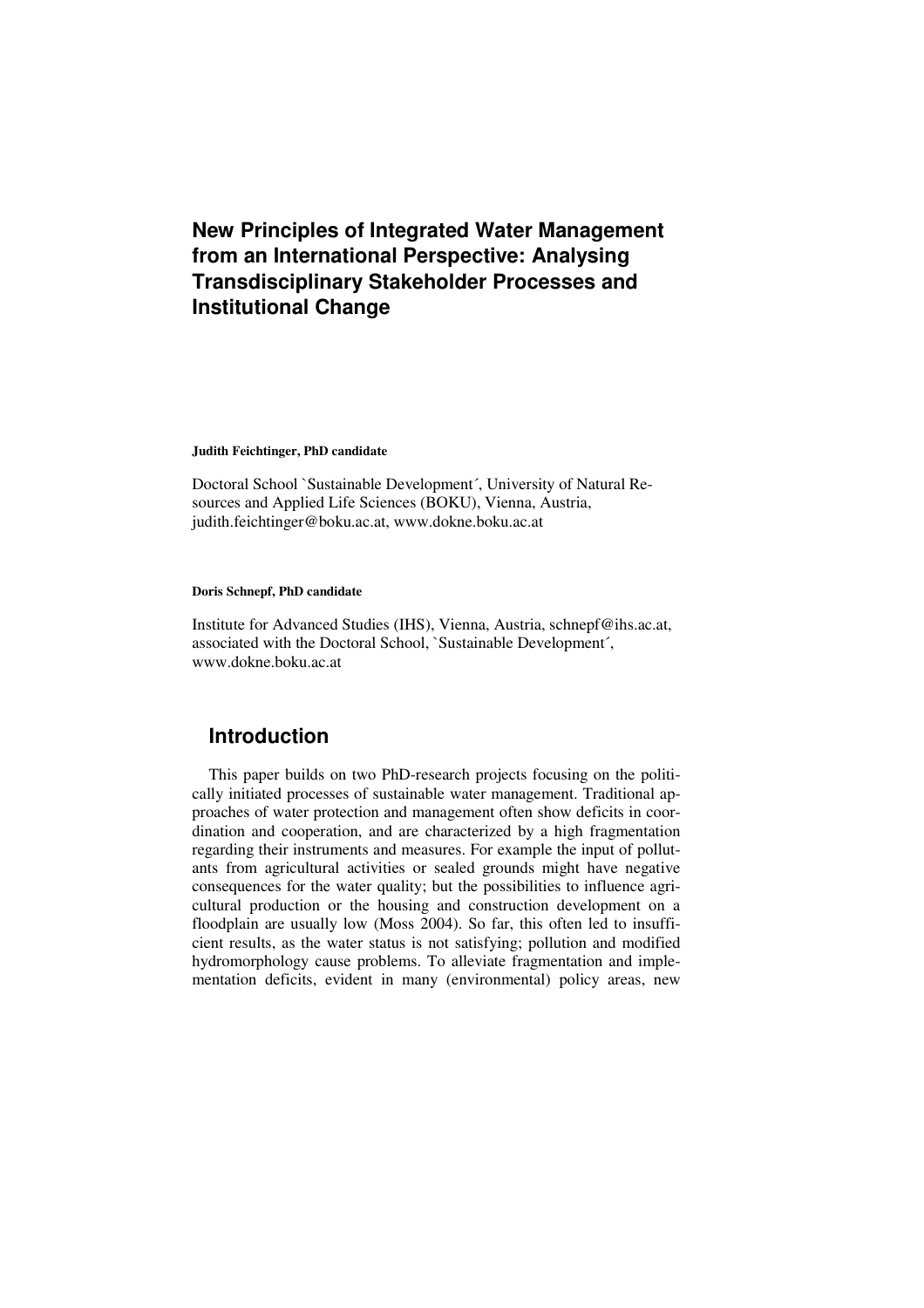modes of steering mechanisms were discussed under the concept of *new governance*. Hereby, the assumed appropriate political process tackles fragmentation and implementation deficits by emphasising coordination, transdisciplinarity, transparency as well as broader stakeholder involvement and accountability. Policies based on these new principles are propagated. The European Union has been pursuing the new steering mode to an increasing extent since the 1990s (Heinelt et al. 2001). The Water Framework Directive (WFD), agreed upon by the European Union in 2000, is a flagship process spreading these principles. Furthermore, the WFD is not limited to existing administrative borders but follows ecological systems and units. The WFD is currently implemented within the European Union and aims to achieve a "good water status" by necessary measures till 2015. All member states had to incorporate the water framework directive into their national law by 2003 (Hödl 2005). That provides a legal basis giving incentive for incrementally changing the conventional patterns of water management, the patterns of cooperation and the institutional rules.

Considering the implementation of the WFD the first PhD-project takes the Danube River Basin as a case study. In two different sub-basins and on different levels (districts, provinces, nation state, international) institutional changes resulting from the implementation of the European Water Framework Directive are explored. Beyond the borders of the European Union the new principles of integrated water management are also taken into account in policy arenas. For example the EU-research project MELIA (Mediterranean Dialogue on Integrated Water Management, *Coordinated Action* within the  $6<sup>th</sup>$  Framework Programme) aims to support the transition to integrated water resources management outside the European boarders; its underlying principles for sustainable water management are derived from the WFD. MELIA tries to establish a transdisciplinary platform for different protagonists, such as political bodies, administrative institutions, scientists, sociologists, lawyers, economists, end-users and citizens of all Mediterranean countries. The communication patterns of these processes, within the proposal aimed at leading to integrated knowledge of participating actors are in the centre of interest in the second PhDproject.

The first project will examine changes, caused by the WFD, from the analytical perspective of actor-centred institutionalism, while the second project focuses analytically on the theory of social practices. The reasons for applying these approaches are that the incorporation of the WFD into the member states national laws initiates changes within formal institutions, whereas the WFD outside the EU borders is not legally binding.

That is why the first PhD-project analyses the Danube River Basin on the theoretical grounds of the actor-centred institutionalism (Mayntz and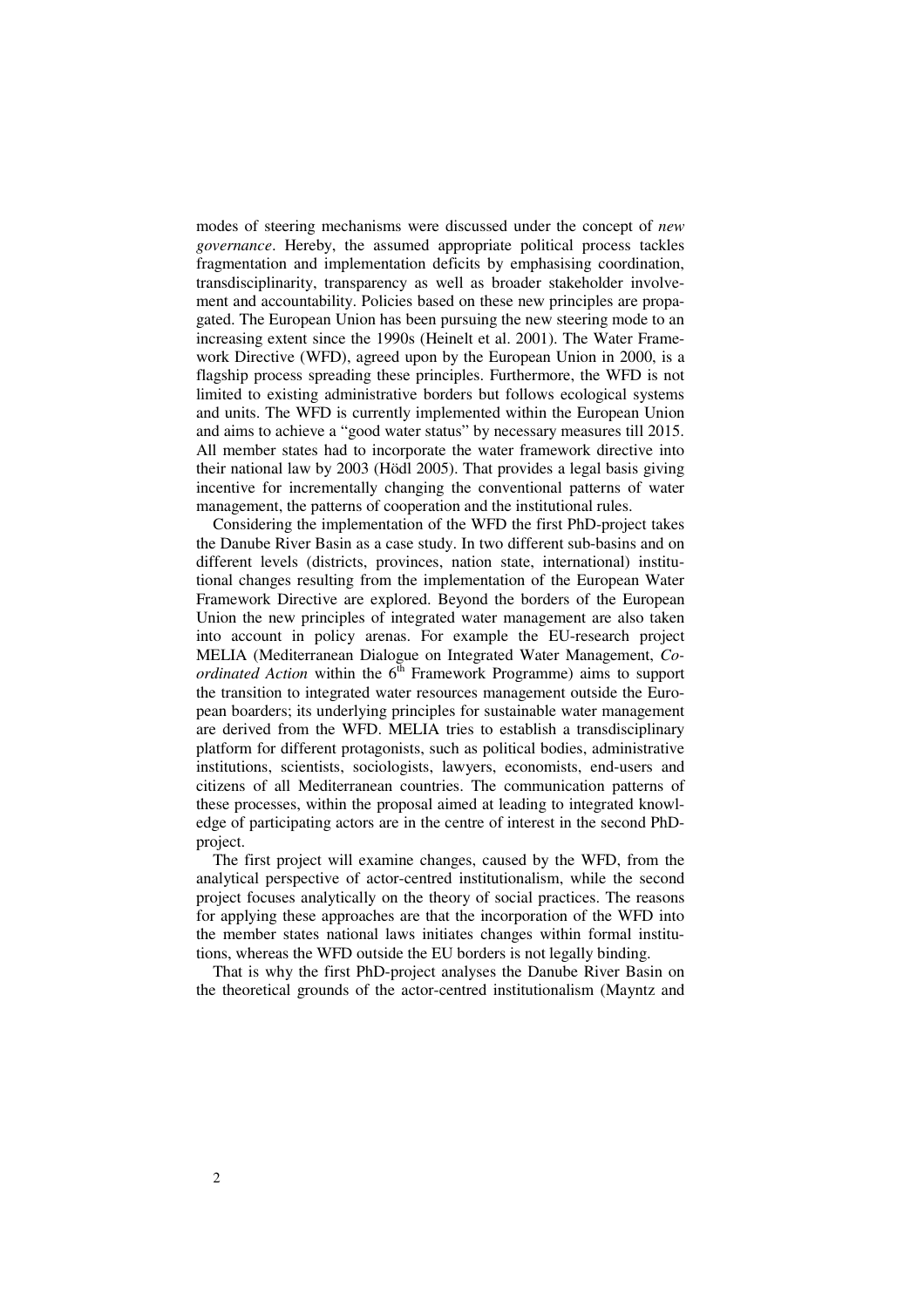Scharpf 1995), which has been developed for analysing institutional settings and the impact of actors behaviours. This approach includes both, a structural as well as an actor-based perspective. Combining these two perspectives produces valuable empirical knowledge as it allows both an analysis of the framework for implementation and possible courses of (inter)actions of involved stakeholders. This approach is based on the meso and/or macro level of social activities, working with standardised concepts of institutions and corporative actors.

The second PhD study looks at policy activities in the area of integrated water management outside the European borders. Since there are no binding rules for policy integration, these activities are mainly based on soft political instruments, as e.g. international activities in science and technology or transdisciplinary dialogue processes across the borders in order to create network activities, integrated knowledge and understanding of problems. By taking the research project MELIA as an example, such a transdisciplinary process will be analysed analytically from the perspective of the theory of social practices (Reckwitz 2003), since this focus is able to deeply describe and understand actors' behaviour and their institutional context from a more interpretive point of view. Methodologically, here we feed on participant observation and ethnographic methods of Sociology. The approach is therefore based on a micro level of social activities.

In this article we describe and compare the differences and similarities of the applied approaches, and present the advantages and disadvantages of the chosen perspectives.

## **Sustainable water management within the Danube river basin: the WFD as legally binding foundation**

Assuming that the sincere idea of the WFD complies with criteria of sustainable water protection and water management; the implementation of the WFD requires rethinking and reorganisation of water economics, and interferes strongly in the area of water management, in existing structures, processes, institutions and the social code of practice (Moss 2003). To reach the environmental goals adaptations have to be accomplished on all existing levels. Although formal instruments and institutions are already predetermined in the WFD, successful implementation still demands substantial adaptations and learning processes. It is still open whether the WFD will be able to change the patterns of behaviour of all involved stakeholders to a degree where the implementation is not carried through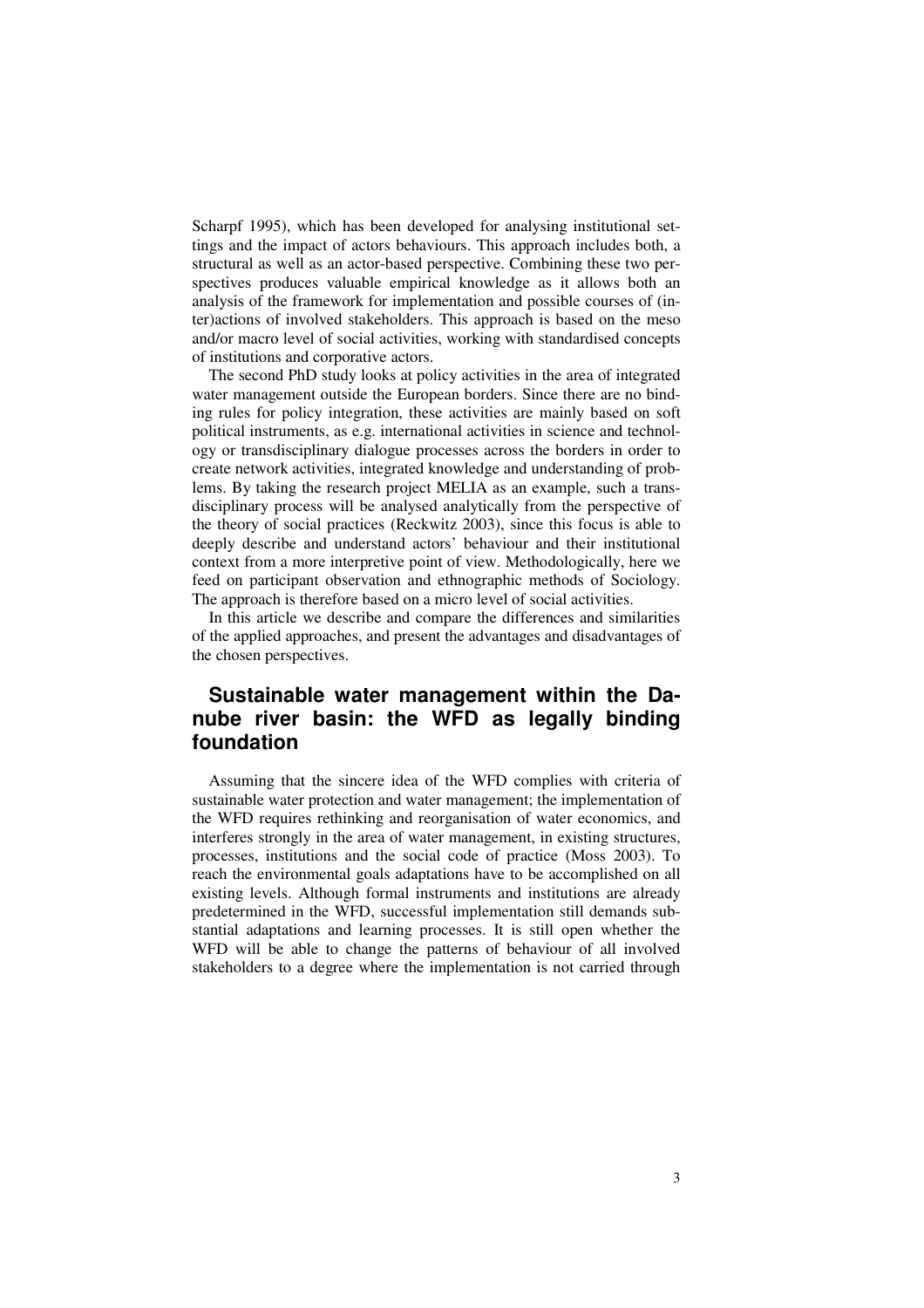as a compulsory exercise but in the sense of genuine sustainable development.

The project focuses on both; a structural as well as an actor-based perspective. Subsequently, the project investigates the following two questions: (1) with what strategies do which actors in specific actorconstellations support or impede the WFD implementation? And, taking institutions into account: (2) which institutional frameworks support or hinder the actors involved? The following three practical problems will be focused on in the empirical case areas: (1) Cooperation: The need for cooperation within but also beyond national borders increases with the growing demand of integrated approaches towards environmental problems. (2) Integration: This problem deals with the attempt to reconcile the needs for sustainable water management and water protection with other political areas or sectors (e.g. climate, agriculture). (3) Participation: The third focus investigates the involvement of stakeholders and the general public, formally predetermined in the WFD. At the moment, it still seems to be open how participation will be organised in the different sub-river basins and which decisions the general public and stakeholders may influence.

Mayntz and Scharpf (1995) developed the actor-centred institutionalism to analyse the problems of steering and self-organization at the (macro) level of an entire social sector or social sub-area, in this case water protection policy. Actor-centred institutionalism is built on specific theoretical premises, but does not constitute its own theory or provide an explanatory model. It rather forms a research-heuristic, which directs the attention to certain aspects of reality (Mayntz and Scharpf 1995). Institutions are within that context (and within neo-institutionalism) defined as social constructs and socially standardised patterns of behaviour (Vanberg 1982, 32). The basic assumption of the heuristic is, that social phenomena are the result of interaction between intentionally acting actors (Scharpf 2000). These interactions are structured through the institutional frame, which forms the rules, arranges the constellation of actors, structures the resources and which therefore has restrictive or supportive impact. But institutions are not understood as determining factors. The scientific interest on steering and self-organization of sustainable water management requires much more a focus on the interaction between corporative actors (Mayntz and Scharpf 1995).

The first project focuses on the Danube River Basin. In two different sub-basins, one in Austria, one in another nation belonging to the Danube basin; and on different levels (districts, provinces, nation state, international) institutional changes resulting from the implementation of the European Water Framework Directive are explored. Assuming that the institutional arrangements and adaptations through the WFD rather coincide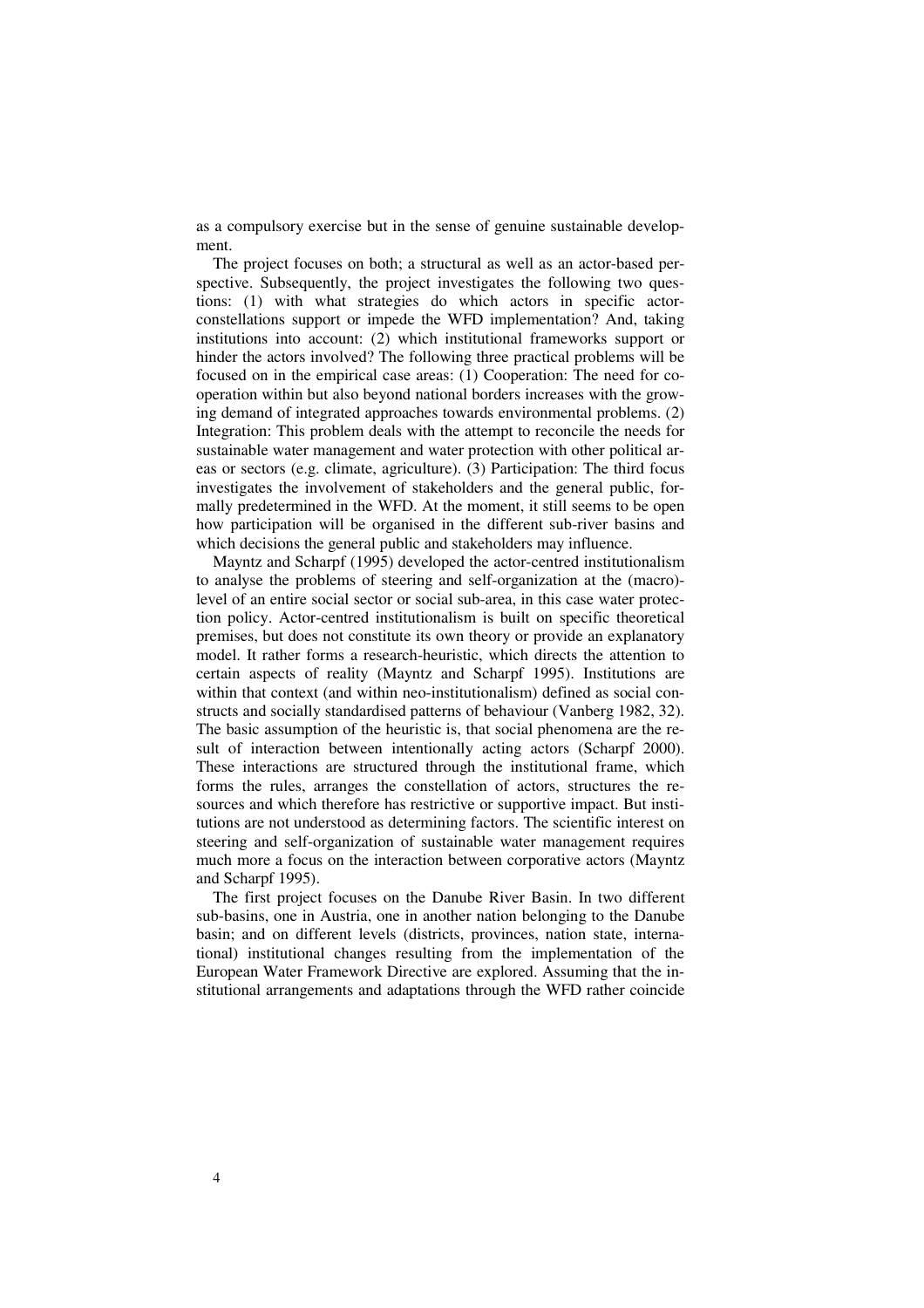within the Danube River Basin, actor-centred institutionalism seems rather convenient to explain implementation differences in the Danube's sub basins.

The study strives to comprehend on which level institutional change takes place and how the constellation and orientation of involved actors influence that change. The project aims at analysing the procedural aspects of the WFD implementation and it further assesses its impact and outcome. It will be estimated if and how successful implementation can be accomplished. Based on the analysis, policy recommendations concerning how to reach the WFD goals will be developed.

In a first explorative phase, four actors on the national and international level were interviewed; at least two interviews on the federal level will follow. The interviews intended to exploratorily get to know the Danubebasin and learn about occurring difficulties in implementing the WFD for identifying suitable case studies.

The analysis of the first explorative interviews showed that institutional change through the implementation of the WFD is already apparent. The WFD gives integrative, sustainable water management more weight, which interview partners, working with the coordination of the WFD in the river basin or for the federal administration, perceived in a rather supportive way. A fundamental change is that the WFD does not follow existing administrative borders, but takes spatial units of ecosystems (the river basins) into account. That demands cooperation and coordination beyond community, federal or national borders (Fichter and Moss 2003). The interviews showed that an intensification of communication is already noticeable for the interviewees. The communication effort also increases through the new approach of implementation which strives for deepened public participation, higher transparency, policy integration and an increased accountability of widened stakeholder networks (Moss 2003).

The explorative interviews further demonstrated that the implementation of the WFD already implicates significant tension in specific areas. One major tension is that the WFD opposes specific economic interests. An example is hydropower, an important renewable energy-supply in Austria that affects hydromorphology and continuity of rivers negatively. An adequate sub-basins as case studies is not identified yet, but an area of tension could serve as a good case to observe the orientation of corporative actors and their different logics of cooperation.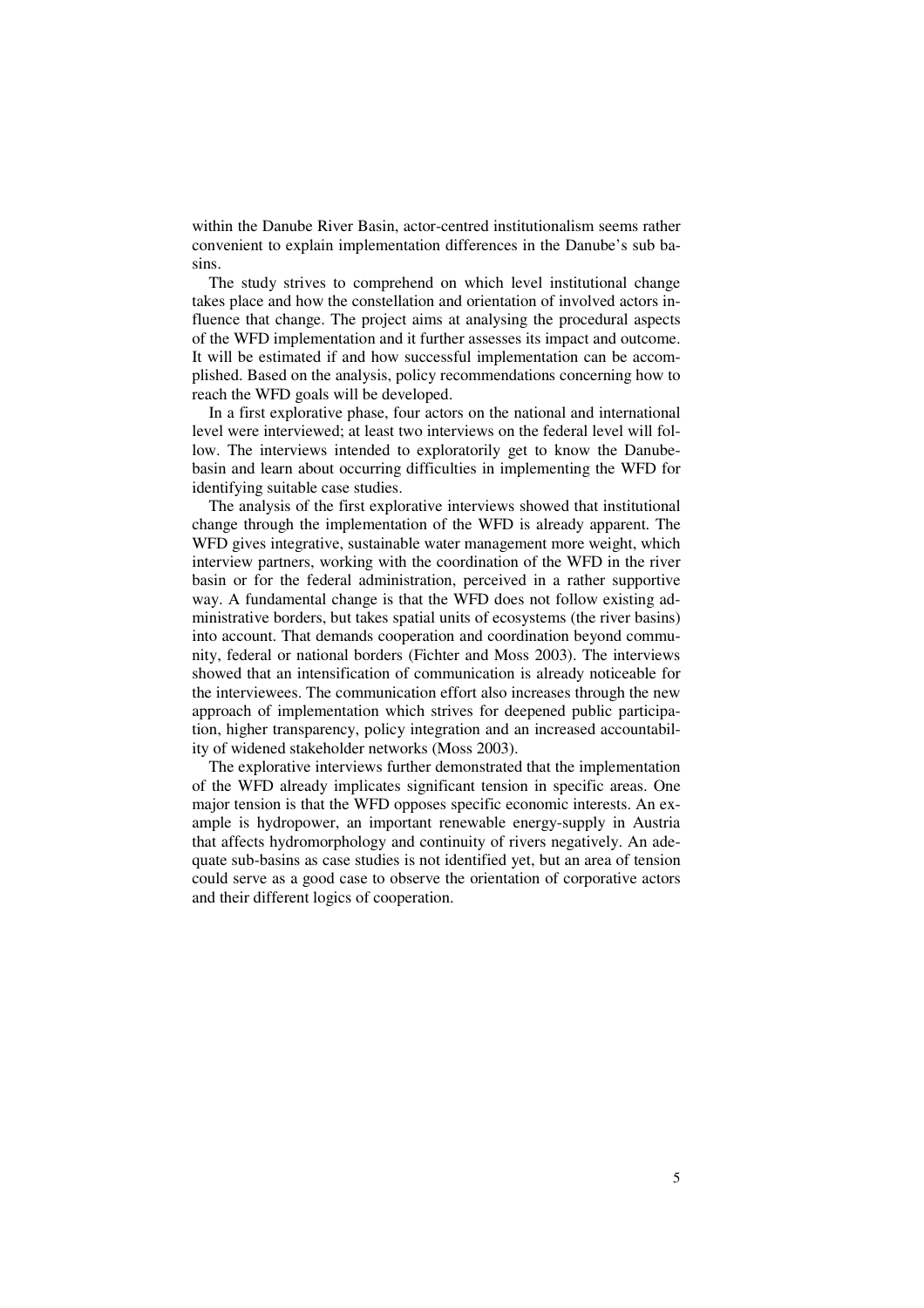### **Sustainable water management in the Mediterranean region: beyond the WFD**

Focusing on the action-orientation of involved actors and their interaction coincides with the second PhD-project, which is studying the creation of a dialogue process on integrated water management in the Mediterranean region, taking the MELIA project as an example. MELIA (Mediterranean Dialogue on Integrated Water Management in the Mediterranean region) is a so-called "Coordination Action", a research instrument within the  $6<sup>th</sup>$  EU framework programme. It aims to structure a transdisciplinary dialogue process between various different actors across the whole region on integrated water management issues. This ongoing project will be examined in the second PhD study.

Research on water management is, and has been, a priority in national and Euro-Mediterranean projects, especially in the INCO-Med programme. However, it has also been observed that the product of these research programs and projects have difficulties to transform results in concrete proposals to improve the efficiency of water use and its management due to the lack of dialog between the different protagonists. There exists a general perception that existing water management models and schemes ignore important interests, particularly from users or citizens. They lack local, cultural and economic sensibility, which are determinant to generating the necessary efficiency in water planning and management and subsequently the collective concern with its issues.

The integration of different perspectives is of great importance in order to be able to operationalise the concept of sustainable development. Especially research in the field of sustainable development has the potential to become a promising model for cooperation between science, practice and the public (Brand 2003). As it aims at implementing a normative approach based on the formulation of sustainable developmental strategies in different thematic fields and at different regional and temporal scales.

Therefore, research is often inevitably embedded in controversial societal processes. Sustainability research seeks to form a dialogue between different societal actors who co-construct the discourse about sustainability and its implementation. Various disciplinary perspectives and methodical approaches are combined in an interactive process of communication with differnt aspects, forms of knowledge and rationalities of acting of the involved societal actors. Brand (2003) calls this type of science transdisciplinary and dialogue-participative. With this new type of research Brand (2003) expects that new, stable findings and methods for problem solving, irrespective of the scientific discipline, will be found.

Kommentar: Watt denn datt? Vielleicht besser mit Fußnote erklären?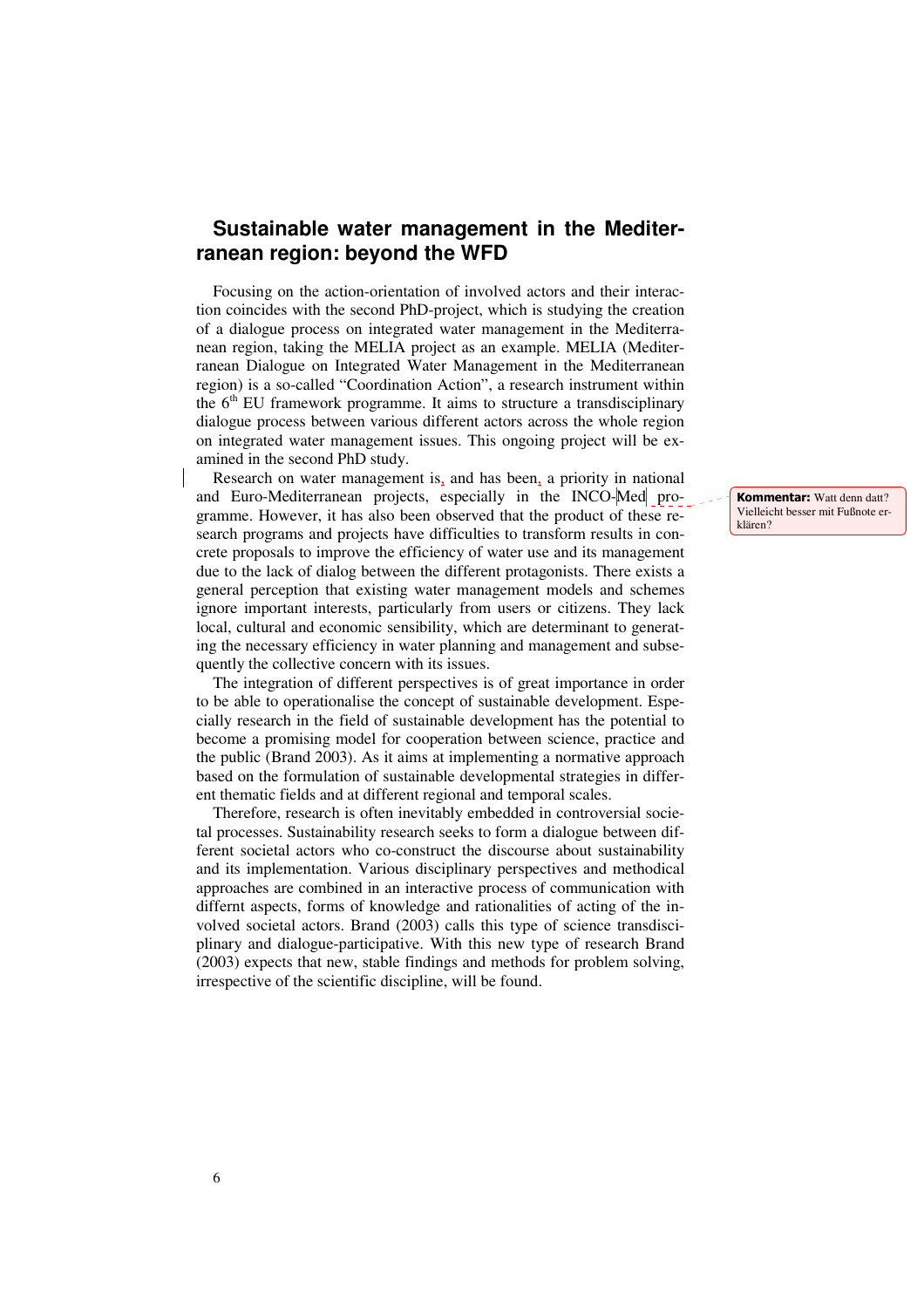The empirical evidence, however, is still missing (Lieven/Maasen 2007). On the contrary, in various scientific publications and accounts problems with transdisciplinary processes are reported of (Brand 2000).

The second PhD project focuses on (1) problems of integrating disciplinary scientific knowledge. Due to disciplinary codes, i.e. prevalent disciplinary systems and structures for education and career prospects, such integration is difficult, if not impossible to achieve. The second focus (2) considers problems in the contact between science and practice, which can frequently be found in field reports about transdisciplinary research. Problems are for example differing languages and rationalities of action, differing interests and expectations (of results), differing time frames, but also a generally disturbed relation between theory and practice (Hollaender 2000). The normative concept of sustainable development is much more stable than the cognitive one, which might support solving those problems. On a highly aggregated level – as formulated in the Brundlandt definition of intra- and intergenerative equality – there is wide mutual consent on the normative concept. The political success and various strategies for sustainability at different hierarchical levels and sectors attest to this fact. However, if looking at the concrete synopsis of different actors and their interests within problem solving of complex questions concerning society, it can clearly be seen that the cognitive conception of sustainable development is lagging behind the normative one. Transdisciplinary approaches to complex sustainability problems, which are seen as an instrument for the difficulties encountered in the cooperation between actors from different fields of study may thus often fail when tried out in practice. Actors' different rationalities are exchanged. Methodologically however, an integration of knowledge and the emergence of new, conjoint findings can empirically not (yet) be verified (Lieven and Maasen 2007).

In terms of rationality, it can be argued, that transdisciplinary processes in the area of sustainability science have been more geared toward informing substantive rationality (know what), rather than procedural rationality (know how), regardless of whether this is the most appropriate form of support to provide to those processes. An integration of different knowledge across disciplines and different actors does not take place. There seems to be a gap between the theoretical output of transdisciplinary processes (Oxley 2004) and the practical output that often just bring together different knowledge in an additive way (Mittelstraß 2005), without creating common understanding and problem solution.

Against this background the second PhD project proposes to analyse transdisciplinary processes in the area of sustainability research with a yet not applied way of analysis, coming from the social sciences: the theory of social practices. It is taking into account the dimension of the practical and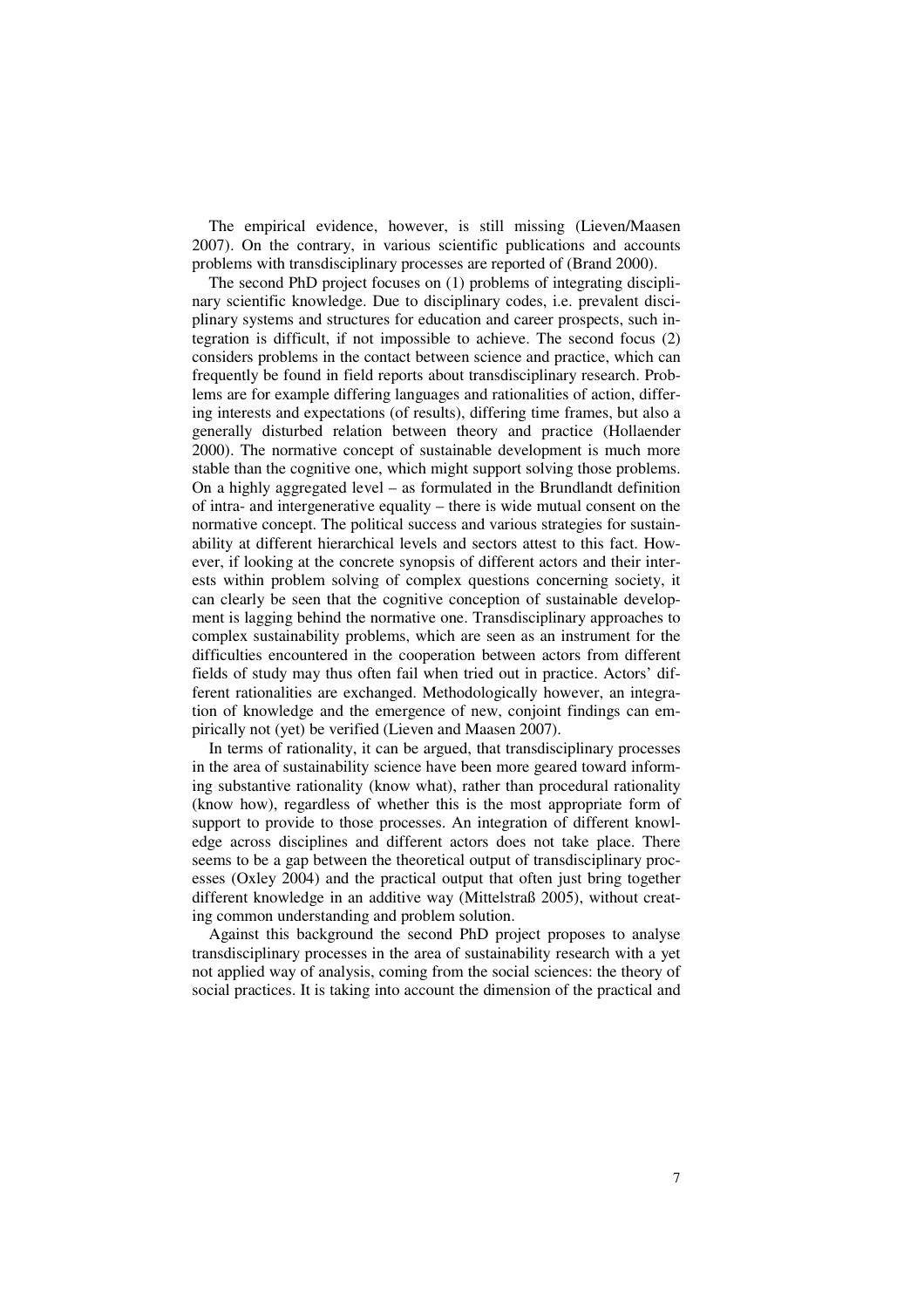everyday life of included actors. Social practices can on a general level be defined as a "nexus of doings and sayings" (Schatzki 1996). An important dimension of actions therefore is incorporated routines.

This may allow addressing key problems of knowledge integration from a yet new perspective. The (seemingly missing) interaction between actors of scientific disciplines among each other as well as with actors of public and praxis can be questioned and answered from a fresh point of view. The linkages between those actors may not only be seen as a failed process of interaction or even as given limits of perception, but may be interpreted as network of communities of practice.

The analytical focus on theories of social practices may contribute to better understand the interactions between different actors (and/or their communities of practices) in a qualitative way. The origin of such a gap may be considered as a practice as well and as such be analysed. This approach can thus contribute to further theory building on the dynamic of transdisciplinary processes in the area of sustainable development.

The second PhD thesis takes the MELIA project as an example for such a transdisciplinary process. The framework question therefore is: Which social practices of actors, representing communities of practices, can be observed regarding their interaction and the integration of knowledge?

The case study is MELIA Community of Practice, which aims at structuring a dialogue across the whole Mediterranean region among key stakeholders concerned and affected by water use and management, such as scientists, professionals, decision makers, policy makers, water providers, media professionals, educators and citizens. In this view, there is a need for horizontal and vertical integration and dialogue. The WFD and its above mentioned principles thereby serve as one role model of water management issues. The dialogue process takes places against this background, but aims to create an open dialogue within the region not just based on the principles of the WFD.

The Core Group partnership of MELIA has been structured so as to include, on the one hand, players with experience in the scientific, technical and socio-economic sectors, experienced in past or on-going European, national or regional projects and networks and committed to a dialogue without prejudices. On the other hand, other actors such as basin management organisations, water suppliers to cities, industrial groups, agriculture water users, NGO with contrasted experience in day to day management of water related issues, knowing perfectly well the limits of the actual management systems, the expected demand and the possible baseline of the future conflicts. The patterns of interaction between the different actors within this ongoing transdisciplinary, and politically supported process of sustainable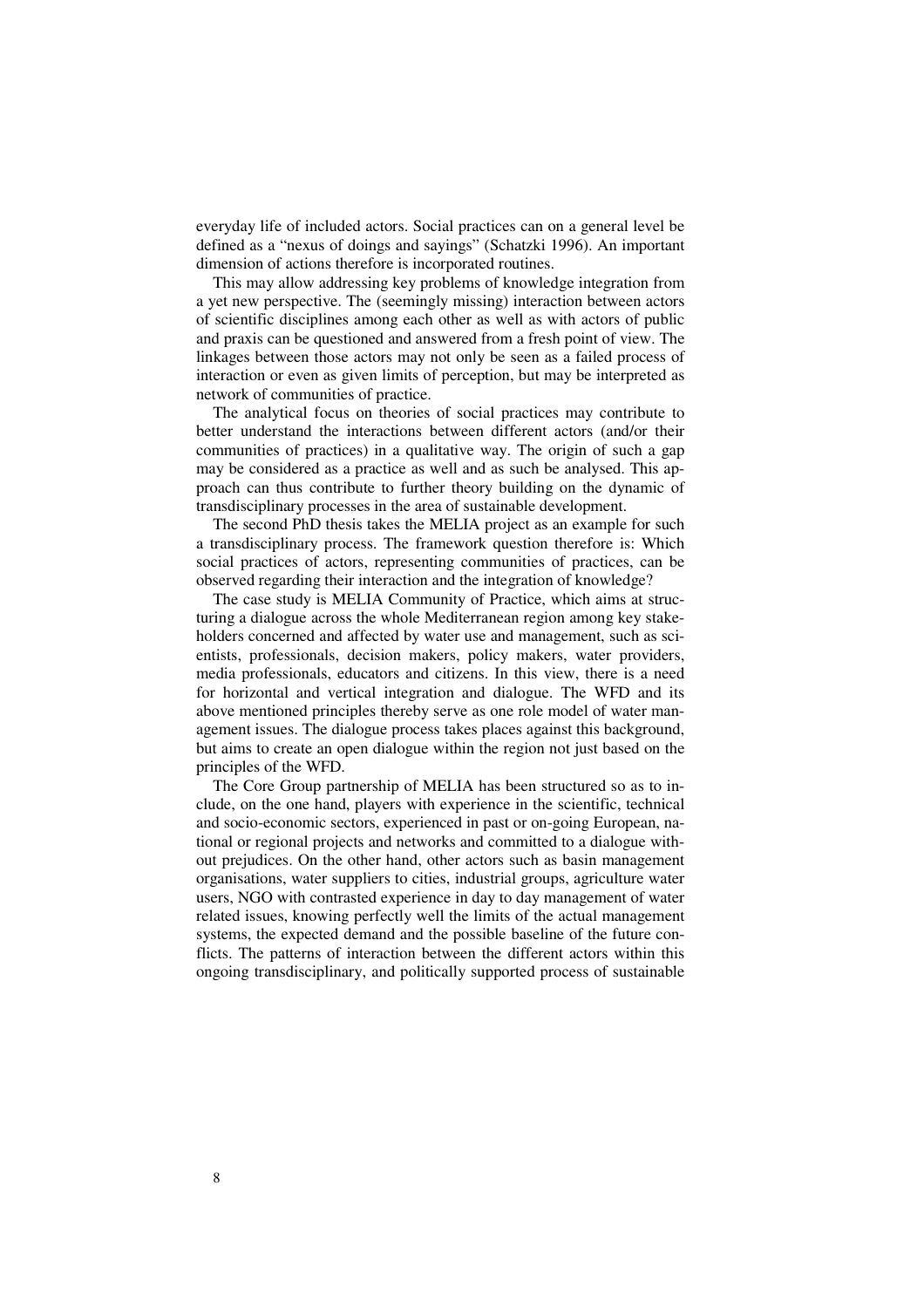development in the field of water management as well as patterns of knowledge integration will be examined.

### **Contrasting approaches and common basis**

Both studies intend to contribute to knowledge on how to enhance the particular political processes. But the two PhD projects draw on different scientific theories to investigate on different levels.



Figure1: area of action-oriented policy research (Scharpf 2000), modified

Figure1 shows the political area of water management which the two projects investigate. Based on a problem-oriented model from political science, the graphic outlines its concerns: to deal with reasons of political problems, possible solutions and the solution's presumed impacts on the primary problem. Within this model actor-centred institutionalism directs the attention toward analytical categories like institutional context and its influence on collective actors' orientation, their capacities and constellations. This approach mainly describes phenomena at the macro level. In contrast social practice does not emanate from such a solution-oriented idea, investigating on the micro level, the focus of the analysis rather lies on theory of action and can mainly be captured methodologically by interpretive methods, foremost by participant observation. Parts of the institutional setting can be understood implicitly by observing and interpreting the way of acting of specific actors, and therefore complement the deduc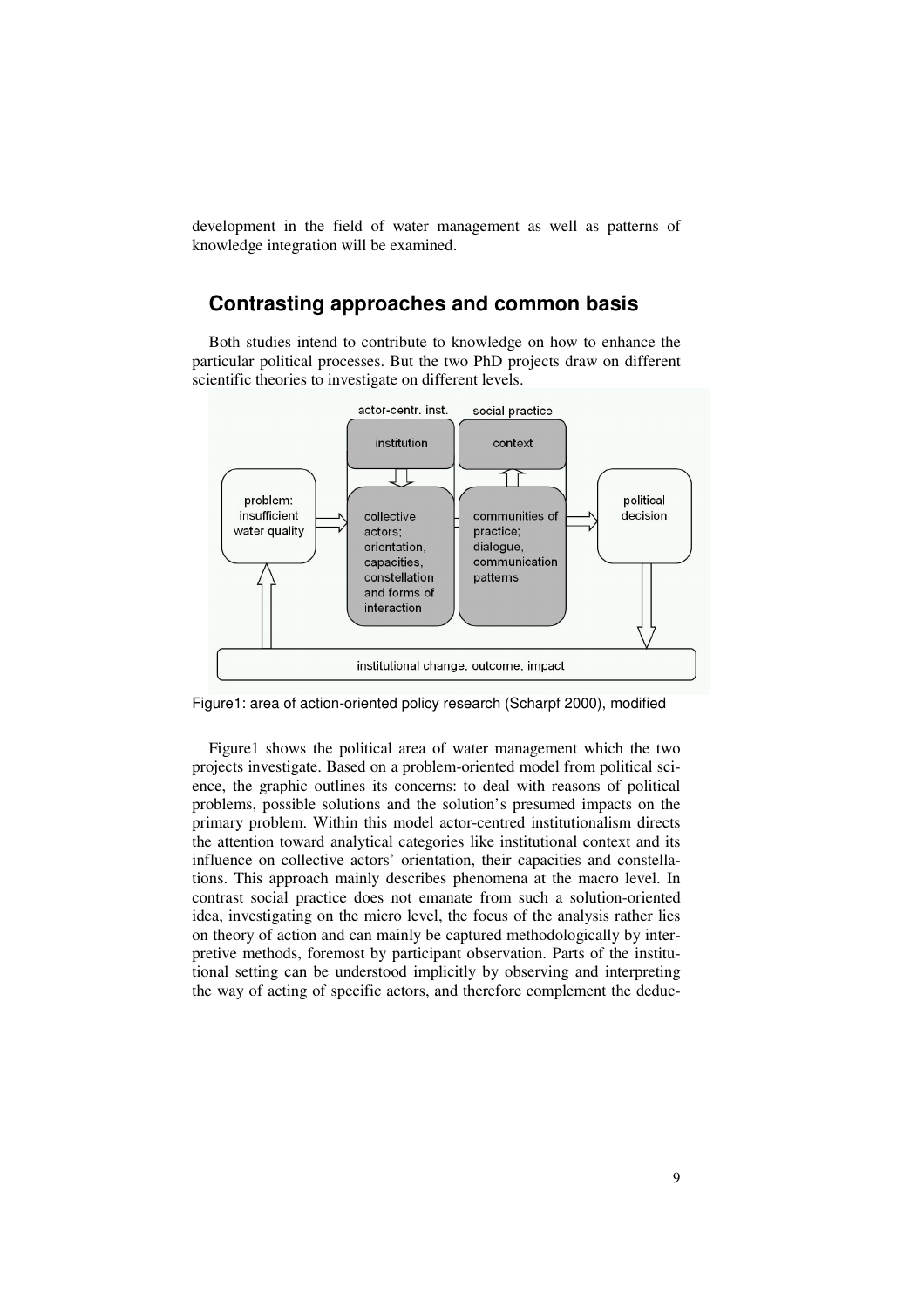tive approach of the first thesis. Therefore the arrow in figure 1 regarding social practice points from the specific perspective on actors to the context. Within both studies, actors of different institutional background, culture and practical knowledge are investigated who behave within their specific logic and code of action and thus within their specific social practices.

Common basis for the two PhD projects is the focus on political processes of transition to sustainable water management and the analysis of the implementation of these. The overall aim of the two studies is to enhance the exchange, coordination and implementation of existing knowledge about integrated water management by better understanding its structure, communication patterns and underlying interactions.

- Brand K.-W. (ed) (2002) Politik der Nachhaltigkeit. Voraussetzungen, Probleme, Chancen – eine kritische Diskussion. edition sigma, Berlin
- Brand K.-W., Kropp C., Ruether D. (2003) Nachhaltigkeitsforschung ein neues Modell der Kooperation von Wissenschaft, Politik und Öffentlichkeit? Gutachten für das Deutschen Büro für Technikfolgenabschätzung beim Deutschen Bundestag. MPS, München
- Coleman J. (1994) Foundations of Social Theory, Cambridge, Mass, Belknap Press of Harvard Univ. Press
- Fichter H, Moss T (2003) Regionaler Institutionenwandel durch die EU-Wasserrahmenrichtlinie. In: Dombrowsky I et al. UFZ-Workshop, Institutionen in Naturschutz und Ressourcenmanagement - Beiträge der Neuen Institutionenökonomik, Leibig.
- Heinelt H et al (2001) Environmental Policy: The European Union and a Paradigm Shift. In: Heinelt et al.: European Union environment policy and new forms of governance. Aldershot, Ashgate
- Hödl E. (2005) Wasserrahmenrichtlinie und Wasserrecht. Wien Graz, Neuer Wissenschaftlicher Verlag
- Mayntz R., Scharpf F.W. (1995) Der Ansatz des akteurszentrierten Institutionalismus. In: Scharpf (ed) Gesellschaftliche Selbstregelung und politische SteuerungFrankfurt a.M., Campus.
- Moss T. (2003) Induzierter Institutionenwandel "von oben" und die Anpassungsfähigkeit regionaler Institutionen: zur Umsetzung der EU-Wasserrahmenrichtlinie in Deutschland. In: Moss T (ed) Das Flussgebiet als Handlungsraum. Institutionenwandel durch die EU-Wasserrahmenrichtlinie aus raumwissenschaftlicher Perspektive. Münster, LIT Verlag
- Moss T (2004) The governance of landuse in river basin prospects for overcoming problems of institutional interplay with the EU Water Framework Directive. Land Use Policy, 21: 85-94
- Scharpf F. W. (2000) Interaktionsformen. Akteurszentrierter Institutionalismus in der Politikforschung. Wiesbaden, VS Verlag für Sozialwissenschaften